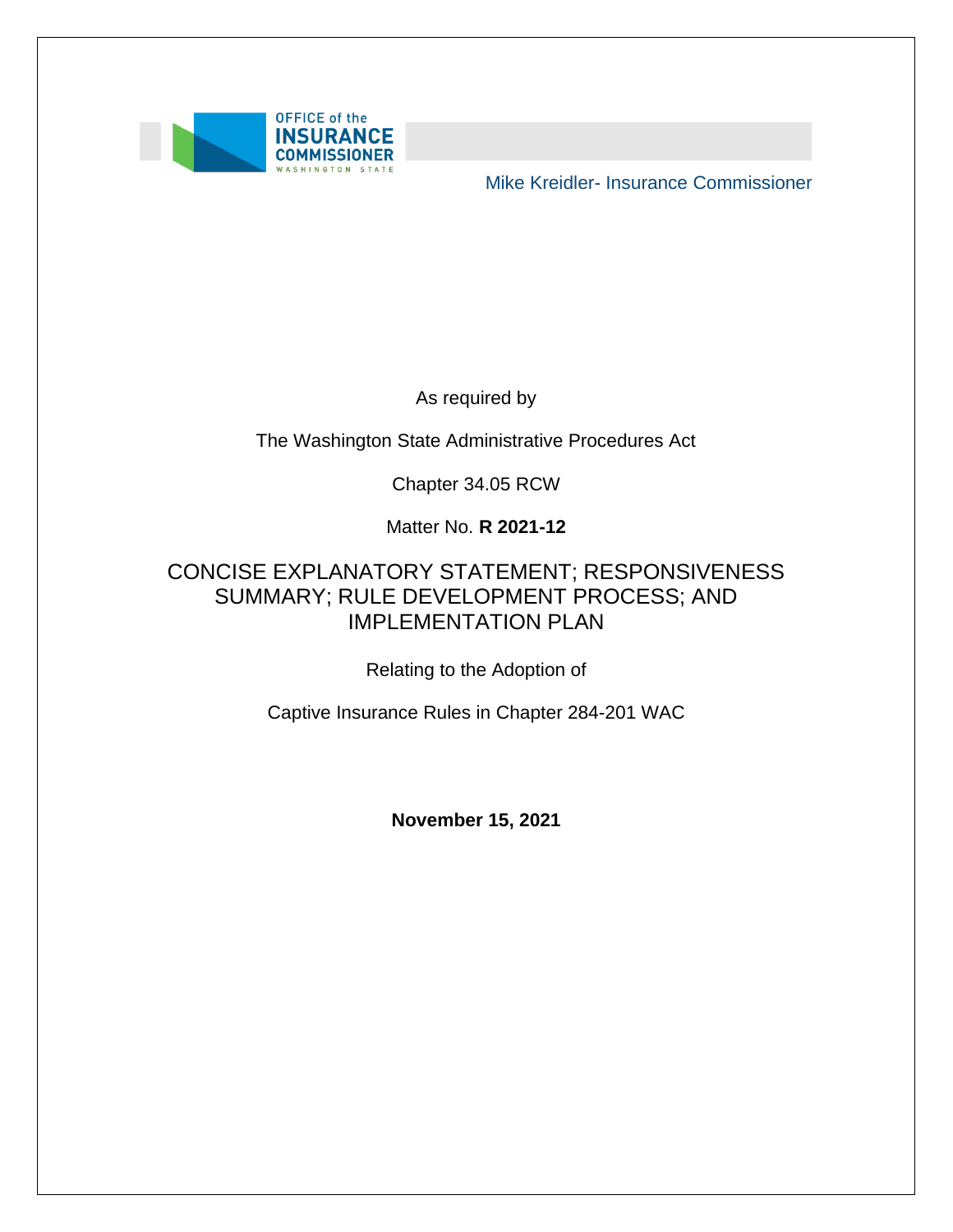## TABLE OF CONTENTS

| Section 1 | Introduction                                | pg. 3  |
|-----------|---------------------------------------------|--------|
| Section 2 | Reasons for adopting the rule               | pg. 3  |
| Section 3 | Rule development process                    | pg. 3  |
| Section 4 | Differences between proposed and final rule | pg. 4  |
| Section 5 | Responsiveness summary                      | pg. 5  |
| Section 6 | Implementation plan                         | pg. 12 |
|           | <b>Appendix A Hearing Summary</b>           | pg. 14 |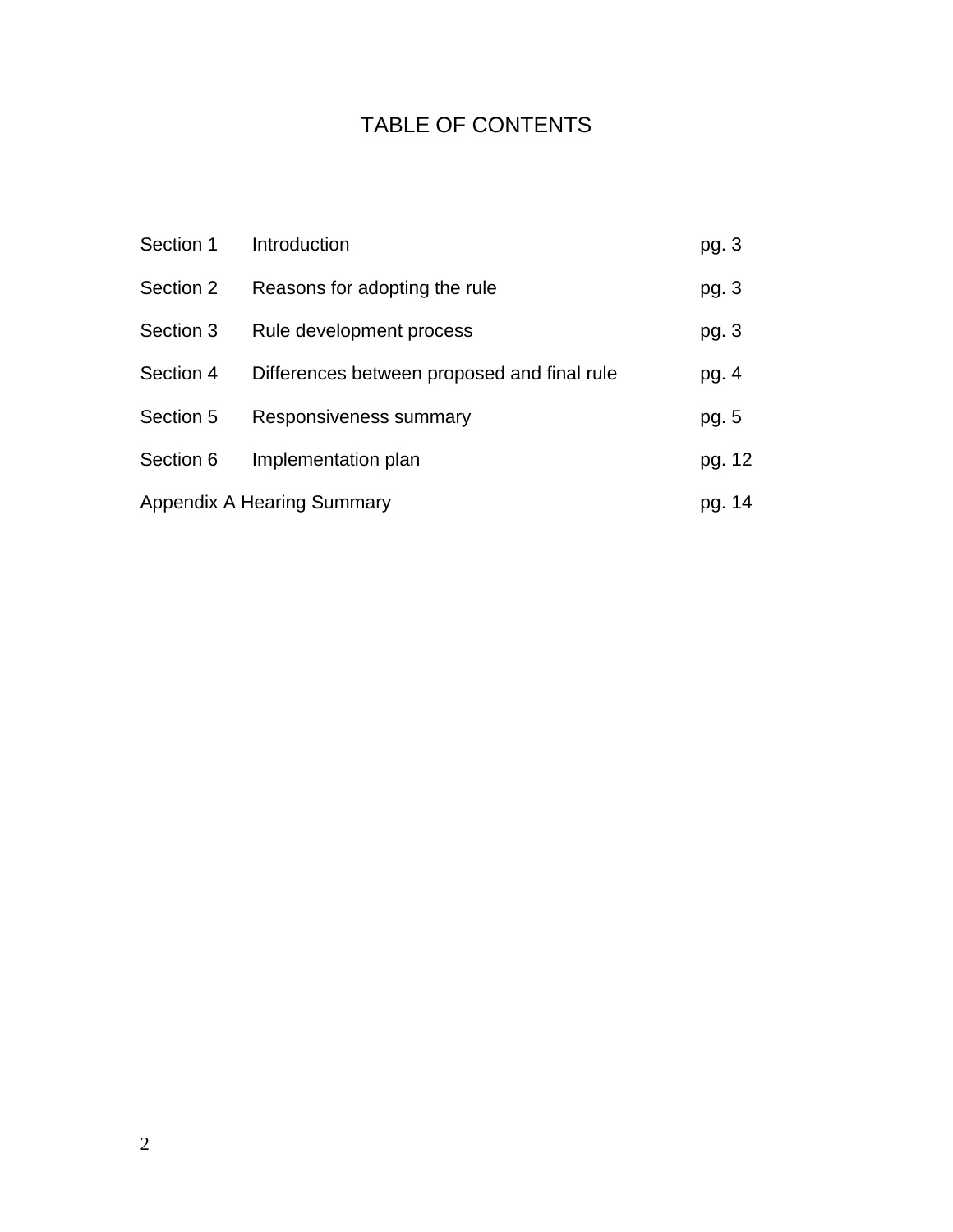### **Section 1: Introduction**

Revised Code of Washington (RCW) 34.05.325(6) requires the Office of Insurance Commissioner (OIC) to prepare a "concise explanatory statement" (CES) prior to filing a rule for permanent adoption. The CES shall:

- 1. Identify the Commissioner's reasons for adopting the rule;
- 2. Describe differences between the proposed rule and the final rule (other than editing changes) and the reasons for the differences; and
- 3. Summarize and respond to all comments received regarding the proposed rule during the official public comment period, indicating whether or not the comment resulted in a change to the final rule, or the Commissioner's reasoning in not incorporating the change requested by the comment; and
- 4. Be distributed to all persons who commented on the rule during the official public comment period and to any person who requests it.

### **Section 2: Reasons for Adopting the Rule**

 Washington-based private entities and public institutions of higher education to and taxation by the Office of the Insurance Commissioner (OIC). This law also authorizes OIC rulemaking to incorporate the statutory framework and The Act relating to Captive Insurance (2SSB 5315) has become effective as law (Chapter 48.201 RCW). This law establishes statutory framework for manage their risks through captive insurers, which will require proper regulation requirements for Captive Insurance into the Washington Administrative Code, along with implementation processes, clarifications, and regulatory guidance.

The anticipated effects of the rulemaking relate to determining eligibility of captive insurers, registering and renewing eligible captive insurers, enforcement, and collecting associated taxes, registration fees, and annual renewal fees from captive insurers that are licensed by their domicile jurisdictions and insure Washington-based entities.

These rules will facilitate implementation of the law relating to Captive Insurance by ensuring that all affected entities understand their rights and obligations under the new law.

#### **Section 3: Rule Development Process**

 101) notice of intent to adopt rules and initiate rulemaking for captive insurance. On July 6, 2021, the Commissioner filed a Preproposal Statement of Inquiry (CR-The comment period on the Preproposal Statement of Inquiry (CR-101) was open through July 28, 2021. Two comments were submitted, where both indicated interest in participating in the rulemaking process. All comments received on this rulemaking (R 2021-12) are included in the Responsiveness Summary (Section 5).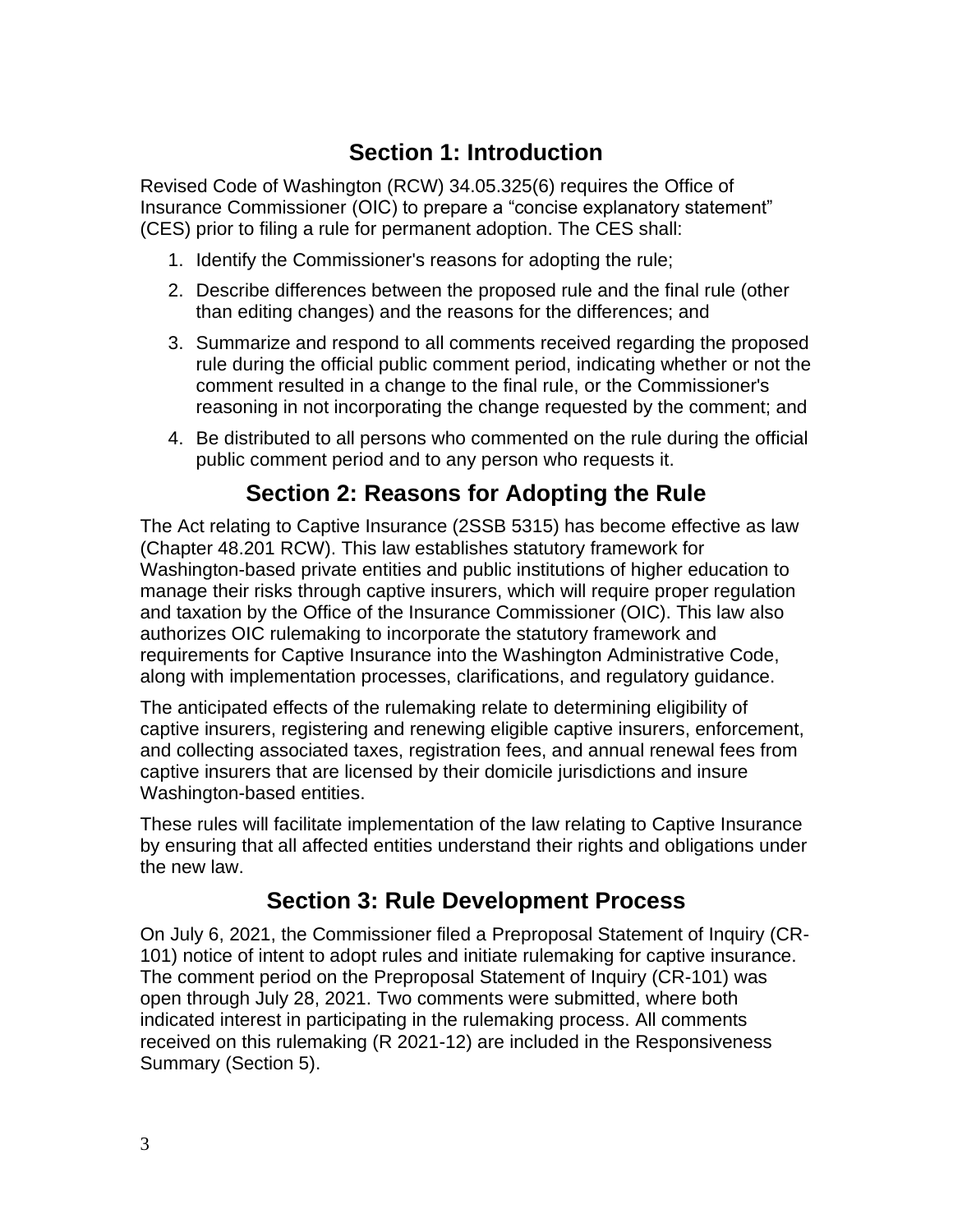captive insurance. The Commissioner notified captive insurers and those comment period. Several comments were submitted that discussed due process On August 20, 2021, the Commissioner issued a working stakeholder draft of the new regulations, which present an example of the proposed rules regarding interested in captive insurance regulations, through GovDelivery, and publication on the OIC website. The stakeholder draft was published with a three (3) week concerns and requests for clarifications. All comments received on this rulemaking (R 2021-12) are included in the Responsiveness Summary (Section 5).

 The comment period was open through October 27, 2021. Multiple comments On October 6, 2021, the Commissioner filed a Proposed Rule Making CR-102. were submitted in response to the CR-102 filing, all of which are outlined in the Responsiveness Summary (Section 5).

 available to hear testimony on the proposed rule. Multiple people attended the On November 9, 2021, the Commissioner held a public hearing and was public hearing and testimony was provided. The Hearing Summary is contained in Appendix A.

 under R 2021-12 relating to Captive Insurance, with an effective date of On November 15, 2021, the Commissioner will adopt the regulations proposed December 21, 2022.

 The Responsiveness Summary included in Section 5 below addresses all comments and testimony received in response to this rulemaking (R 2021-12).

#### **Section 4: Differences Between Proposed and Final Rule**

 workers compensation directly under Title 51 RCW. The requested revision The proposed captive insurance regulations outline insurance limitations, where captive insurers are unable to provide workers compensation, unless under certain parameters in WAC 284-201-230(1)(b). Feedback received in response to the proposed rulemaking (CR-102) suggested that the rules be revised to include 'state' in front of workers compensation insurance, so as to make it clear this limitation is a state or jurisdiction limit for Washington, and not for US L&H coverage. Captives covering Washington risk cannot provide Washington State attempts to achieve that which the rule was drafted for, limiting captive insurers from providing workers compensation insurance in Washington, unless done properly through US L&H coverage and not under Title 51 RCW. Therefore, the rule received a minor technical revision, which clarifies that *"Captive insurers may not provide workers compensation coverage subject to Title 51 RCW that directly covers the worker. Captive insurers may indemnify a self-insured employer for their state workers' compensation liability."* (WAC 284-201- 230(1)(b)). This change is within the general subject matter of the proposed rule (RCW 34.05.340).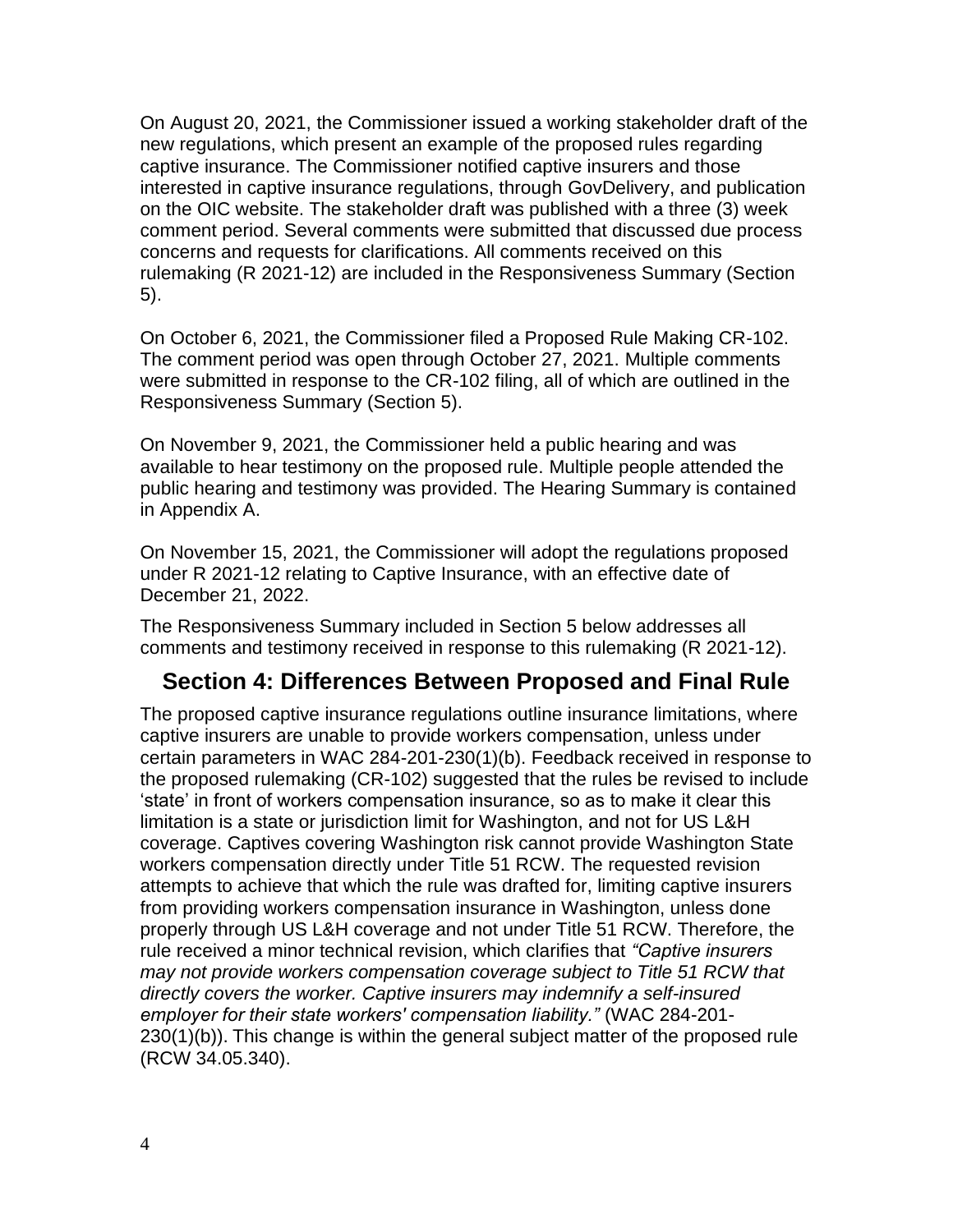# **Section 5: Responsiveness Summary**

| <b>Comments</b>                                                                | <b>Consideration</b>                                                 |
|--------------------------------------------------------------------------------|----------------------------------------------------------------------|
| Comments Received -                                                            | Comment in response to CR-101, reviewed with no resulting            |
| "We have been following the Captive Bill since the beginning.                  | changes to the rules.                                                |
| We do not have anything to add at this point however the                       |                                                                      |
| Surplus Line Association of Washington will offer assistance                   | Responded with OIC Laws and Rules site, information on               |
| and/or suggestions when we are able to review any proposed                     | stakeholder draft, and GovDelivery signup link.                      |
| rule. As always we look forward to working with you."                          |                                                                      |
| Comments Received-                                                             | Comment in response to CR-101, reviewed with no resulting            |
| "Noting that the due date for comments is July 28. It's now                    | changes to the rules.                                                |
| July 20 and the OIC has not published any draft rules or                       |                                                                      |
| guidance. I would like to know if any draft will be forthcoming                | Responded with notice that comments due by July 28 are               |
| such that we can review and have opportunity to comment                        | solely for CR-101. Also gave info on OIC Laws and Rules site,        |
| prior to the July 28 due date."                                                | stakeholder draft, and GovDelivery link.                             |
| Comments state that since the licensing jurisdiction for                       | Comment in response to stakeholder draft, reviewed with no           |
| captives principally regulates these insurers, commenters                      | resulting changes to the rules.                                      |
| recommend revising the term <i>regulation</i> to read as <i>registration</i> . |                                                                      |
|                                                                                | Initially, the term registration was included in the first draft.    |
|                                                                                | However, the OIC decided registration was repetitive with            |
|                                                                                | regulation. Therefore, OIC determined that regulation is the         |
|                                                                                | best term to use here, as it covers registration and Washington      |
|                                                                                | State's regulation of captive insurers.                              |
| Comments were submitted with concerns on missing defined                       | Comment in response to stakeholder draft, reviewed with no           |
| terms including Captive Owner and Washington Risks.                            | resulting changes to the rules.                                      |
|                                                                                |                                                                      |
|                                                                                | These terms are defined in law (RCW 48.201.020). OIC asserts         |
|                                                                                | that the definitions in Chapter 48.201 RCW apply in this             |
|                                                                                | regulation unless otherwise specified. Duplicating the terms         |
|                                                                                | defined in statute, with references in the rules, will not achieve   |
|                                                                                | clarity, regulatory guidance, or remove ambiguities.                 |
| Comments state that subsection (1) should add the clarification                | Comments in response to stakeholder draft, reviewed and              |
| "if later" to the sentence "Eligible captive insurers must                     | considered with changes resulting to the example rules in the        |
| register with the commissioner within 120 days of May 12,                      | stakeholder draft.                                                   |
| 2021, or if later, within 120 days after first issuing a policy that           |                                                                      |
| covers Washington risks.                                                       | The law (RCW $48.201.030$ ) does use the phrase 'if later' in        |
|                                                                                | captive insurance registration requirements.                         |
|                                                                                |                                                                      |
|                                                                                | To ensure the rules clearly communicate the dates of effective       |
|                                                                                | compliance for the proposed regulations, the stakeholder draft       |
|                                                                                | with proposed regulations were revised to include the phrase         |
|                                                                                | "if later" to the sentence "Eligible captive insurers must           |
|                                                                                | register with the commissioner within 120 days of May 12,            |
|                                                                                | 2021, or if later, within 120 days after first issuing a policy that |
|                                                                                | covers Washington risks."                                            |
| Comments state concerns with the renewal period duration                       | Comment in response to stakeholder draft, reviewed with no           |
| being less than ten months in rule, where the statute                          | resulting changes to the rules.                                      |
| contemplates one year. Recommends adding the phrase                            |                                                                      |
| 'starting in 2023' at the end of the first sentence in subsection              | RCW $48.201.030(5)$ states that a registered captive insurer may     |
| (1).                                                                           | renew its certificate of registration for successive periods of 12   |
|                                                                                | months each. The comment's recommendation is not in                  |
|                                                                                | alignment with the renewal timelines contained in law.               |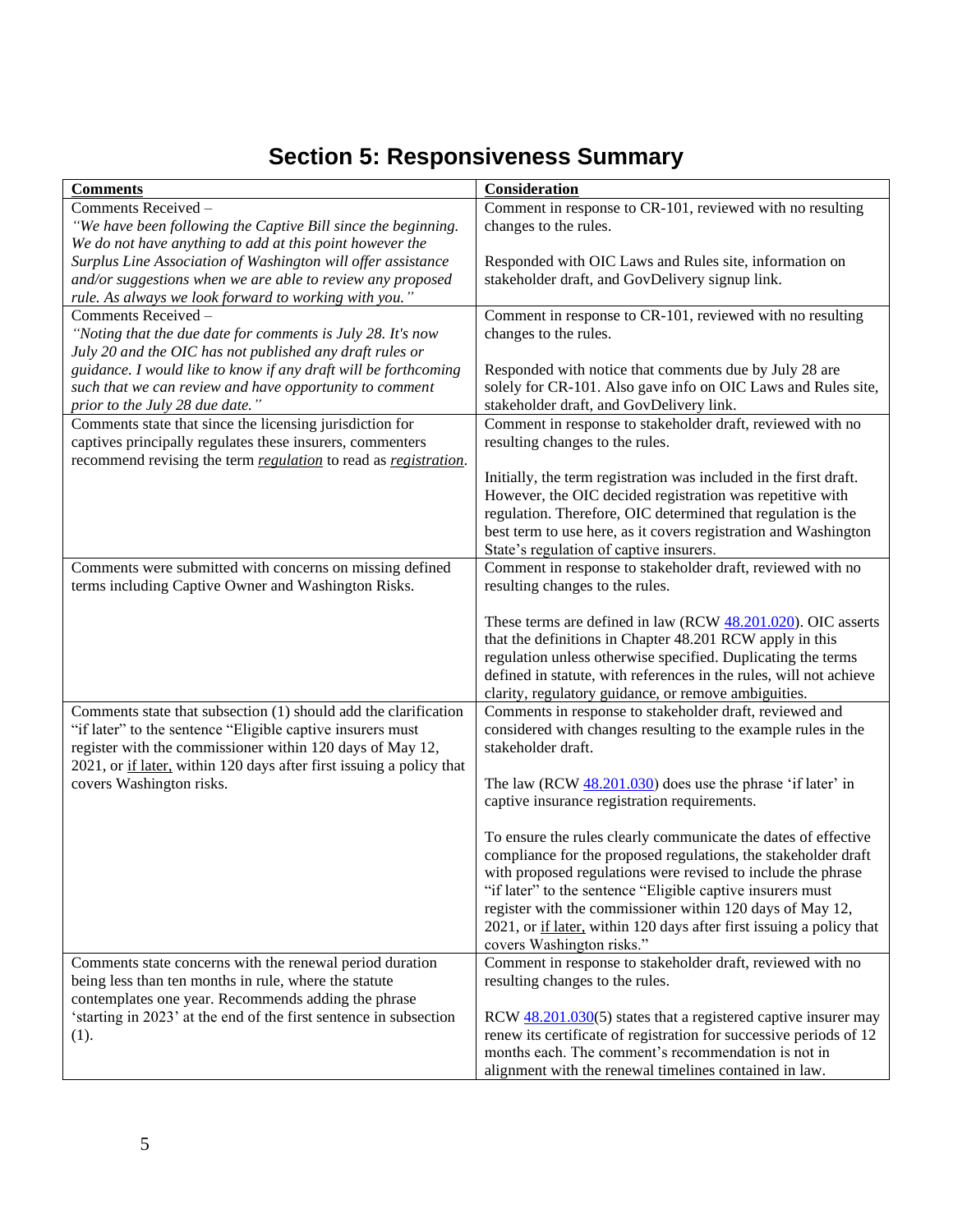| Concerns were communicated on the renewal application<br>process and required timeframes. The comments state concerns<br>with the four-month renewal window in WAC 284-201-220(5).                                                                                                                                                                                                                                                                                                                                                                                         | Comments in response to stakeholder draft, reviewed and<br>considered with changes resulting to the example rules in the<br>stakeholder draft.                                                                                                                                                                                                                                                                                                                                                                                  |
|----------------------------------------------------------------------------------------------------------------------------------------------------------------------------------------------------------------------------------------------------------------------------------------------------------------------------------------------------------------------------------------------------------------------------------------------------------------------------------------------------------------------------------------------------------------------------|---------------------------------------------------------------------------------------------------------------------------------------------------------------------------------------------------------------------------------------------------------------------------------------------------------------------------------------------------------------------------------------------------------------------------------------------------------------------------------------------------------------------------------|
|                                                                                                                                                                                                                                                                                                                                                                                                                                                                                                                                                                            | The four-month renewal window was discussed and<br>determined by OIC to provide the agency with sufficient time<br>for processing and registration renewal work. The OIC wants<br>to provide adequate time for all affected parties to meet their<br>statutory and regulatory duties for captive insurance.<br>Therefore, the regulations proposed in the stakeholder draft<br>have been revised to include a three-month window, which<br>would start April 1, 2021, instead of a four-month window<br>starting March 1, 2021. |
| Comments recommend the following revisions: "Renewal<br>requires that a registered eligible captive insurer continue to<br>meet the eligibility requirements in sections 2 and 3, chapter<br>281, Laws of 2021, and pay a renewal fee."                                                                                                                                                                                                                                                                                                                                    | Comment in response to stakeholder draft, reviewed and<br>considered with changes resulting to the example rules in the<br>stakeholder draft.                                                                                                                                                                                                                                                                                                                                                                                   |
|                                                                                                                                                                                                                                                                                                                                                                                                                                                                                                                                                                            | The OIC determined that reporting the methodology and<br>relevant analysis used to determine premium allocations is<br>more directly related to captive insurance taxes, and thus the<br>regulations for reporting of methodologies and relevant<br>analyses used to determine premium allocations has been<br>relocated to the tax regulation section (WAC 284-201-240).                                                                                                                                                       |
| Comment states recommended revisions, including: "To assure<br>a timely annual renewal, a registered eligible captive insurer<br>should file its renewal application between March 1st and May<br>1st. If the OIC notifies a captive insurer that its renewal<br>application has been denied, the eligible captive insurer's<br>registration will expire effective June 30th and it will have to<br>register anew. Operating without a valid registration in place<br>may also subject a captive insurer to fines and penalties for<br>acting as an unauthorized insurer." | Comment in response to stakeholder draft, reviewed with no<br>resulting changes to the rules.<br>The regulations as drafted provide alignment with the captive<br>insurance laws (Chapter 48.201 RCW). The proposed revisions<br>would not add clarity to the regulations or remove ambiguities.                                                                                                                                                                                                                                |
| Comments state revisions should be made to include 'in<br>Washington' at the end of the first clause. This would read as<br>"A registered eligible captive insurer may provide only<br>property and casualty insurance, and may provide such<br>insurance to a captive owner, to the captive owner's other<br>affiliates, or both, in Washington."                                                                                                                                                                                                                         | Comments in response to stakeholder draft, reviewed and<br>considered with changes resulting to the example rules in the<br>stakeholder draft.<br>The example rules in the stakeholder draft were revised to<br>propose adding "for Washington risks" at the beginning of the<br>sentence in the first clause.                                                                                                                                                                                                                  |
|                                                                                                                                                                                                                                                                                                                                                                                                                                                                                                                                                                            | The addition of the phrase "for Washington risks" simply<br>clarifies the bounds of the regulations and new law. Captives<br>insure more than P&C in other states. That does not mean these<br>captive insurers cannot insure risk in Washington state.                                                                                                                                                                                                                                                                         |
| Commenter suggests that WAC 284-201-230(2) is ambiguous,<br>because it is not clear whether the preceding subsection<br>language refers to $(1)$ or $(1)(b)$ . Recommends revisions 'the<br>preceding subsection' to 'this section'.                                                                                                                                                                                                                                                                                                                                       | Comment in response to stakeholder draft, reviewed and<br>considered with changes resulting to the example rules in the<br>stakeholder draft.<br>In the interest of clarity, the preceding section and this section                                                                                                                                                                                                                                                                                                             |
|                                                                                                                                                                                                                                                                                                                                                                                                                                                                                                                                                                            | have been replaced with the phrase " in subsection $(1)$ ."                                                                                                                                                                                                                                                                                                                                                                                                                                                                     |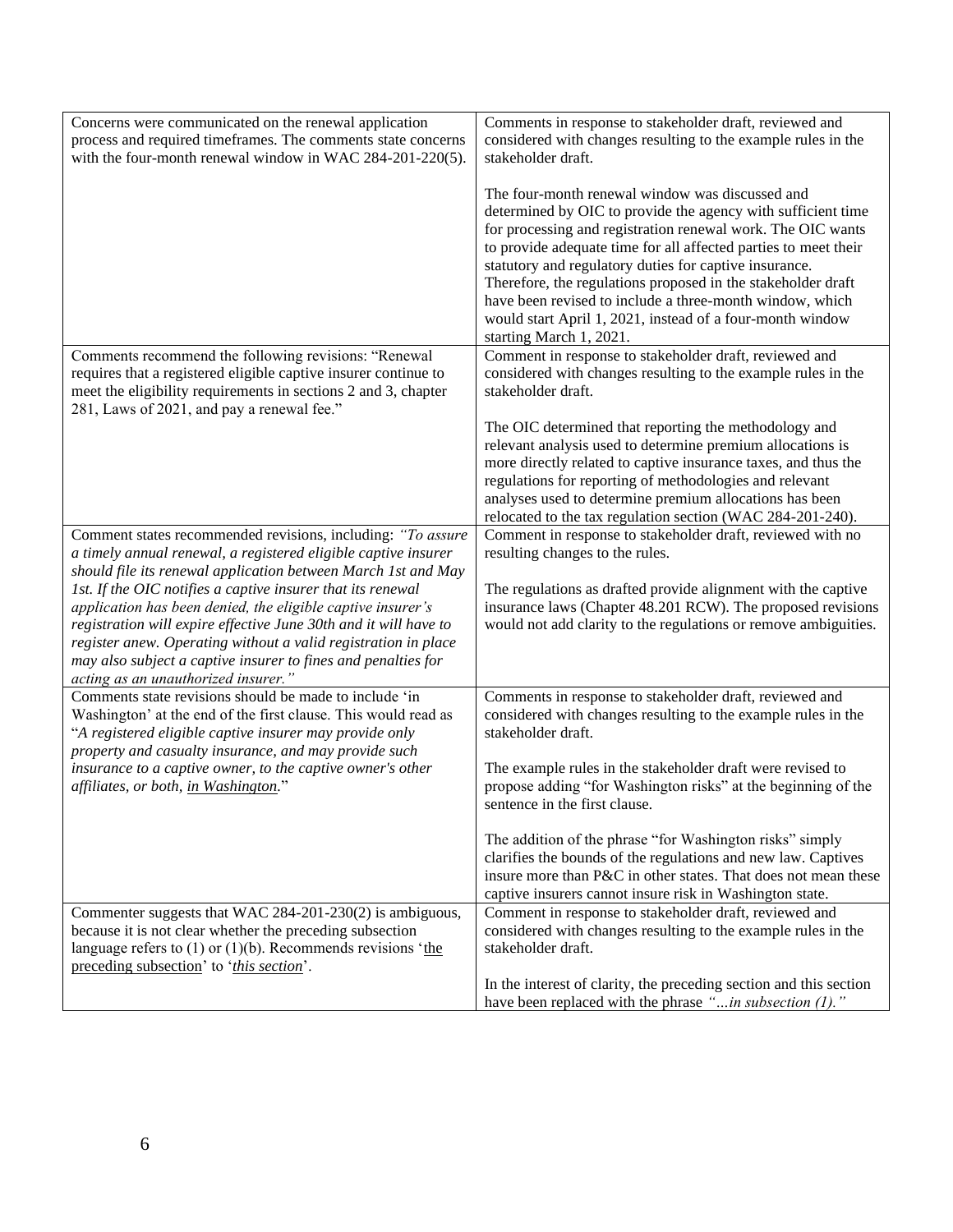| Comments state concerns with the methodology for calculating<br>Washington risks should be a part of the tax-reporting process<br>(as opposed to renewal requirements, where they were<br>located). An example was given of a captive insurer not<br>renewing, where the OIC would still want to know the captives<br>final tax payment. Recommend revising WAC 284-201-240(4)<br>to "As part of its statement of premiums and payment of tax, a<br>registered eligible captive insurer must provide the<br>methodology and analysis used to determine its allocation of<br>Washington risks." | Comment in response to stakeholder draft, reviewed and<br>considered with changes resulting to the example rules in the<br>stakeholder draft.<br>The OIC determined that reporting the methodology and<br>relevant analysis used to determine premium allocations is<br>more directly related to captive insurance taxes, and thus<br>decided to move the regulations on this topic to the tax<br>regulation section (WAC 284-201-240). |
|------------------------------------------------------------------------------------------------------------------------------------------------------------------------------------------------------------------------------------------------------------------------------------------------------------------------------------------------------------------------------------------------------------------------------------------------------------------------------------------------------------------------------------------------------------------------------------------------|-----------------------------------------------------------------------------------------------------------------------------------------------------------------------------------------------------------------------------------------------------------------------------------------------------------------------------------------------------------------------------------------------------------------------------------------|
| Comments stated concerns as currently drafted, it may not be<br>clear which definitions apply to the referenced terms.                                                                                                                                                                                                                                                                                                                                                                                                                                                                         | Comment in response to stakeholder draft, reviewed and<br>considered with changes resulting to the example rules in the<br>stakeholder draft.                                                                                                                                                                                                                                                                                           |
|                                                                                                                                                                                                                                                                                                                                                                                                                                                                                                                                                                                                | The regulations have been revised to clearly communicate<br>which definitions apply to this chapter of the WAC.                                                                                                                                                                                                                                                                                                                         |
|                                                                                                                                                                                                                                                                                                                                                                                                                                                                                                                                                                                                | Additionally, the definitions in RCW 48.201.020, apply to this<br>regulation unless otherwise specified.                                                                                                                                                                                                                                                                                                                                |
| Comments communicated concerns regarding captive insurers<br>representing themselves as maintaining financial viability or<br>having a proper financial condition, as result of registration                                                                                                                                                                                                                                                                                                                                                                                                   | Comment in response to stakeholder draft, reviewed with no<br>resulting changes to the rules.                                                                                                                                                                                                                                                                                                                                           |
| with OIC. The comments also communicated concerns with<br>captive insurers possibly claiming approval of registration                                                                                                                                                                                                                                                                                                                                                                                                                                                                          | This comment is not within the scope of rulemaking. The<br>comment is alluding to additional requirements for captive                                                                                                                                                                                                                                                                                                                   |
| signifies the Commissioner's active supervision of the captive.                                                                                                                                                                                                                                                                                                                                                                                                                                                                                                                                | insurers that are not in law, such as advertising provisions,<br>disclosure requirements, and financial responsibility aspects.                                                                                                                                                                                                                                                                                                         |
|                                                                                                                                                                                                                                                                                                                                                                                                                                                                                                                                                                                                | These topics are not covered in the law and are beyond the<br>scope of rulemaking.                                                                                                                                                                                                                                                                                                                                                      |
| Comments state OIC should regularly publish registration<br>status of registered eligible captive insurers on our website.<br>Commenter also believes that the regulations should specify                                                                                                                                                                                                                                                                                                                                                                                                      | Comment in response to stakeholder draft, reviewed with no<br>resulting changes to the rules.                                                                                                                                                                                                                                                                                                                                           |
| that certain information regarding registered eligible captive<br>insurers will be made available on the OIC website (including                                                                                                                                                                                                                                                                                                                                                                                                                                                                | This comment is not within the scope of rulemaking. The<br>comment requests OIC to consider regulations requiring the                                                                                                                                                                                                                                                                                                                   |
| captive information and tax filings).                                                                                                                                                                                                                                                                                                                                                                                                                                                                                                                                                          | agency to have a regulatory duty to publish certain information                                                                                                                                                                                                                                                                                                                                                                         |
|                                                                                                                                                                                                                                                                                                                                                                                                                                                                                                                                                                                                | for captive insurers to the public. There are no provisions<br>pertaining to confidentiality in the captive insurance laws.                                                                                                                                                                                                                                                                                                             |
|                                                                                                                                                                                                                                                                                                                                                                                                                                                                                                                                                                                                | There is also no statutory requirement for the OIC to create<br>rulemaking requiring captive insurance information to be                                                                                                                                                                                                                                                                                                                |
|                                                                                                                                                                                                                                                                                                                                                                                                                                                                                                                                                                                                | published publicly.                                                                                                                                                                                                                                                                                                                                                                                                                     |
| Comments urged the OIC to include that risk retention groups<br>are not subject to the registration process for eligible captive<br>insurers.                                                                                                                                                                                                                                                                                                                                                                                                                                                  | Comment in response to stakeholder draft, reviewed with no<br>resulting changes to the rules.                                                                                                                                                                                                                                                                                                                                           |
|                                                                                                                                                                                                                                                                                                                                                                                                                                                                                                                                                                                                | The rules as drafted clearly state applicability of chapter and<br>identify those with regulatory duties.                                                                                                                                                                                                                                                                                                                               |
| Comments urged OIC to strike the provisions in the                                                                                                                                                                                                                                                                                                                                                                                                                                                                                                                                             | Comment in response to stakeholder draft, reviewed and                                                                                                                                                                                                                                                                                                                                                                                  |
| stakeholder draft or amend them to recognize the restrictions<br>on taxation and regulation of captive insurance as set forth in                                                                                                                                                                                                                                                                                                                                                                                                                                                               | considered with changes resulting to the example rules in the<br>stakeholder draft.                                                                                                                                                                                                                                                                                                                                                     |
| Todd Shipyards.                                                                                                                                                                                                                                                                                                                                                                                                                                                                                                                                                                                | The rules have been revised to address eligible captive insurers                                                                                                                                                                                                                                                                                                                                                                        |
|                                                                                                                                                                                                                                                                                                                                                                                                                                                                                                                                                                                                | as defined in Chapter 48.201 RCW.                                                                                                                                                                                                                                                                                                                                                                                                       |
|                                                                                                                                                                                                                                                                                                                                                                                                                                                                                                                                                                                                | Previously the stakeholder draft with proposed regulations                                                                                                                                                                                                                                                                                                                                                                              |
|                                                                                                                                                                                                                                                                                                                                                                                                                                                                                                                                                                                                | attempted to create rules for ineligible captive insurers. Chapter<br>48.201 RCW only includes provisions regarding eligible                                                                                                                                                                                                                                                                                                            |
|                                                                                                                                                                                                                                                                                                                                                                                                                                                                                                                                                                                                | captive insurers. Accordingly, ineligible captive insurers will                                                                                                                                                                                                                                                                                                                                                                         |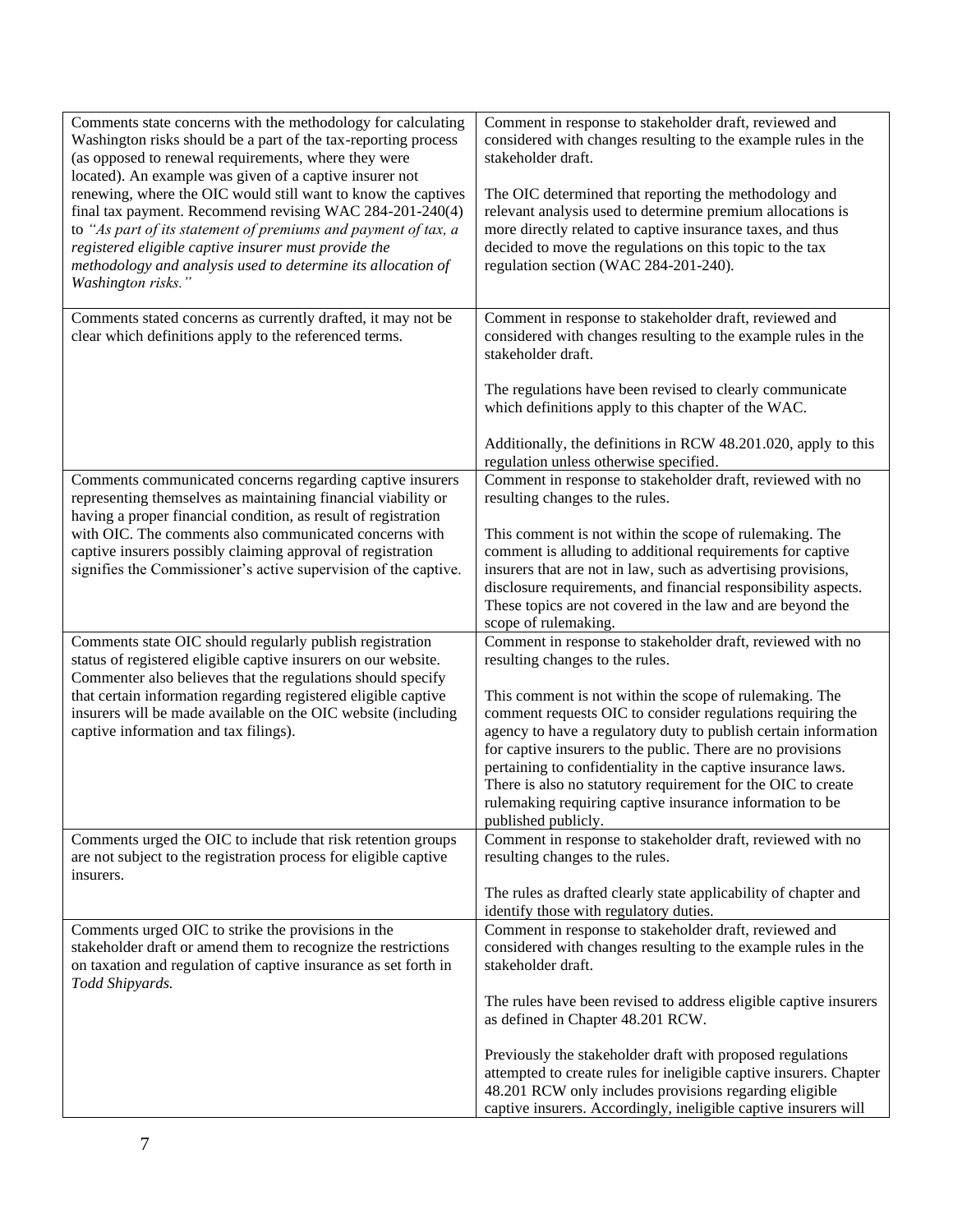|                                                                                                                                                                                                                                                                                                                                                                                                                                                                                                                                                                                                                                                                                                   | continue to be subject to the authorities for unlawful,<br>unauthorized insurers.                                                                                                                                                                                                                                                                                                                                                                                                                                                                                                                                                                                                                                                                                                                                                                                                                                                                                                                                                                                                                                                                                                                                                                                                                                                                                                                                                                                                                                                                                                                                                                                               |
|---------------------------------------------------------------------------------------------------------------------------------------------------------------------------------------------------------------------------------------------------------------------------------------------------------------------------------------------------------------------------------------------------------------------------------------------------------------------------------------------------------------------------------------------------------------------------------------------------------------------------------------------------------------------------------------------------|---------------------------------------------------------------------------------------------------------------------------------------------------------------------------------------------------------------------------------------------------------------------------------------------------------------------------------------------------------------------------------------------------------------------------------------------------------------------------------------------------------------------------------------------------------------------------------------------------------------------------------------------------------------------------------------------------------------------------------------------------------------------------------------------------------------------------------------------------------------------------------------------------------------------------------------------------------------------------------------------------------------------------------------------------------------------------------------------------------------------------------------------------------------------------------------------------------------------------------------------------------------------------------------------------------------------------------------------------------------------------------------------------------------------------------------------------------------------------------------------------------------------------------------------------------------------------------------------------------------------------------------------------------------------------------|
| Commenter stated four concerns about the Stakeholder Draft<br>including: (1) It assumes insuring risk in this state allows OIC<br>taxing/regulatory jurisdiction of a foreign captive; (2) It<br>subjects ineligible captives to penalties and precludes ineligible<br>captives from insuring risk in the state, despite Washington's<br>constitutional inability to tax on the basis of risk in this state<br>alone; (3) It assumes the constitutional limitation is overcome<br>if the PBB of the insured is also in the state; and (4) it imposes<br>a retroactive tax to 2011, under authority of the NRRA, which<br>may not clearly apply to captives (Appendix B6 of the Captive<br>Study). | Comment in response to stakeholder draft, reviewed with no<br>resulting changes to the rules.<br>The proposed regulations do not restrict the ability of captive<br>insurers to raise due process defenses.<br>The prior period tax requirement is a statutory duty for captive<br>insurers.                                                                                                                                                                                                                                                                                                                                                                                                                                                                                                                                                                                                                                                                                                                                                                                                                                                                                                                                                                                                                                                                                                                                                                                                                                                                                                                                                                                    |
| Comments requested to clarify by rulemaking any limitations<br>on who may be insured by captive insurers. It was understood<br>during legislation that captives "do not provide insurance to the<br>public." See Final Bill Report. However, the limitation on who<br>a captive may insure is stated here:<br>Sec. 3(6) A registered eligible captive insurer may provide<br>only property and casualty insurance and may provide such<br>insurance to a captive owner, to the captive owner's other<br>affiliates, or both. A registered eligible captive insurer may<br>assume risks from other insurers as a reinsurer without regard<br>to the limitations in the preceding sentence.         | Comments in response to stakeholder draft, reviewed and<br>considered with changes resulting to the example rules in the<br>stakeholder draft.<br>The statute uses restrictive language, "only" for the type of<br>insurance, but it does not use similar restrictive language for<br>who may be insured.<br>The following revision resulted to the Insurance Limitations<br>section (WAC 284-201-230):<br>(1) For Washington risks, a registered eligible captive insurer<br>may provide only property and casualty insurance, and<br>may provide such insurance to only a captive owner, to the<br>captive owner's other affiliates, or both, unless it places the<br>insurance through a surplus lines broker pursuant to<br>chapter 48.15 RCW.<br>The addition of the word " $\frac{only}{n}$ " in the rule is supported by the<br>following:<br>It was understood during legislation that captives "do not<br>provide insurance to the public." See Final Bill Report.<br>The second sentence of Sec. $3(6)$ refers to the "limitations" in<br>the preceding sentence, meaning that the first sentence places<br>more than one restriction on captive insurers, i.e., it restricts<br>the type of insurance and who may be insured.<br>The first sentence of Sec. $3(6)$ is a carve out for captives from<br>unlawful unauthorized insurance. Although phrased<br>permissively, it sets forth the boundary on who a captive may<br>insure.<br>The addition of "for Washington risks" simply clarifies the<br>bounds of Washington's regulations/laws. Captives insure<br>more than P&C in other states. That does not mean they cannot<br>insure risk in Washington state. |
| Comment Submission -<br>Self-references: WAC 284-201-110 refers to "[t]hese<br>regulations"; WAC 284-201-120, WAC 284-201-150, and<br>WAC 284-201-250(2)(a) refer to "this chapter"; WAC 285-<br>201-130 says "this regulation"; and WAC 284-201-140 says<br>"this rule."                                                                                                                                                                                                                                                                                                                                                                                                                         | Comment in response to CR-102, reviewed with no resulting<br>changes to the rules.<br>The OIC's use of self-references in the proposed regulations is<br>proper and consistent with other insurance rules in the<br>Washington Administrative Code (e.g., WAC 284-180-110).                                                                                                                                                                                                                                                                                                                                                                                                                                                                                                                                                                                                                                                                                                                                                                                                                                                                                                                                                                                                                                                                                                                                                                                                                                                                                                                                                                                                     |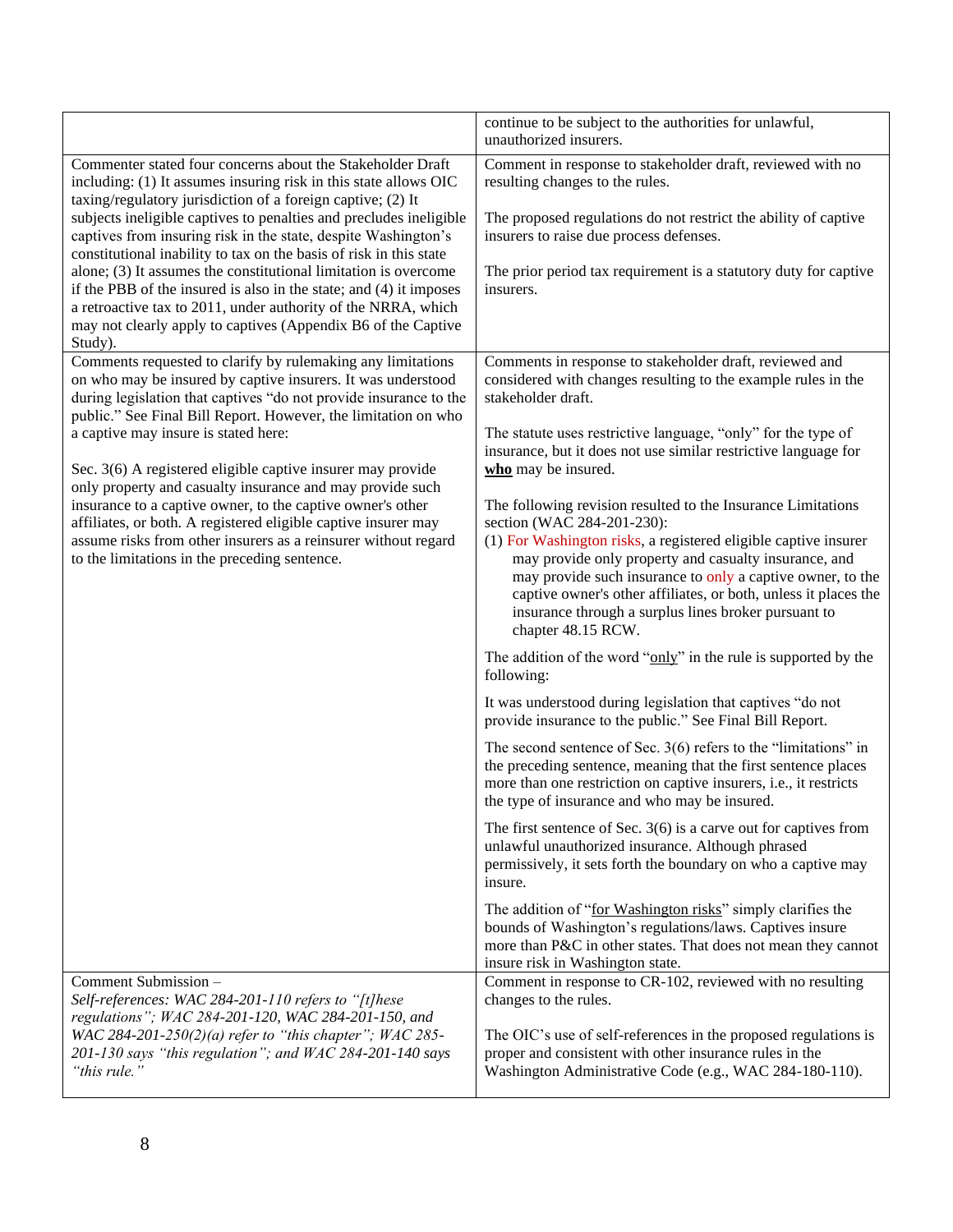| All four terms are intended to capture the same thing-namely,<br>the substance of ch. 284-201. Using a single term will promote<br>consistency and avoid potential confusion.                                                                                                                                                                                                                                                                                                                                                                                                                                                                                                             |                                                                                                                                                                                                                                                                                                                                                                                                                                                                                                                 |
|-------------------------------------------------------------------------------------------------------------------------------------------------------------------------------------------------------------------------------------------------------------------------------------------------------------------------------------------------------------------------------------------------------------------------------------------------------------------------------------------------------------------------------------------------------------------------------------------------------------------------------------------------------------------------------------------|-----------------------------------------------------------------------------------------------------------------------------------------------------------------------------------------------------------------------------------------------------------------------------------------------------------------------------------------------------------------------------------------------------------------------------------------------------------------------------------------------------------------|
| Comment Submission -<br>Purpose: WAC 284-201-110 says that the regulations in ch.<br>284-201 "implement captive insurance (chapter 48.201<br>RCW)." It would be more accurate to say that the regulations                                                                                                                                                                                                                                                                                                                                                                                                                                                                                 | Comment in response to CR-102, reviewed with no resulting<br>changes to the rules.<br>The delegating authority and purpose are accurately                                                                                                                                                                                                                                                                                                                                                                       |
| "implement chapter 48.201 RCW, concerning captive<br><i>insurance.</i> "                                                                                                                                                                                                                                                                                                                                                                                                                                                                                                                                                                                                                  | communicated in this section. The rules are drafted with clarity<br>and correct legal citations.                                                                                                                                                                                                                                                                                                                                                                                                                |
| WAC 284-201-110 also refers to "the<br>processes and procedures for regulation and taxation of<br>captive insurers." Washington is not a captive domicile state.<br>Rather, Washington relies on the jurisdictions where captives<br>are domiciled to oversee and regulate them. "Regulation and<br>taxation" should, therefore, read "registration and taxation."<br>See RCW 48.201.010 ("The legislature does not intend. to<br>make Washington a captive domicile state. Rather, the<br>legislature is establishing a framework for registration by<br>captive insurers that insure Washington-based entities and are<br>licensed by the jurisdictions in which they are domiciled."). | This comment also requests revisions to the phrasing "the<br>processes and procedures for regulation and taxation of<br>captive insurers", so that it reads "registration and taxation."<br>The rules initially considered including registration, regulation,<br>and taxation. However, the agency determined with subject<br>matter expertise that including both regulation and registration<br>was redundant, and the term regulation more accurately<br>captures the framework for captives in Washington. |
| Comment Submission -<br>Definitions: The first two sentences in WAC 284-201-130                                                                                                                                                                                                                                                                                                                                                                                                                                                                                                                                                                                                           | Comment in response to CR-102, reviewed with no resulting<br>changes to the rules.                                                                                                                                                                                                                                                                                                                                                                                                                              |
| contradict each other. If the first sentence applies, everything<br>that comes after it is unnecessary. If, on the other hand, it is<br>desirable to have definitions in the rule, the first sentence<br>should be eliminated. Irrespective of whether the first sentence<br>remains, the definitions in WAC 284-201-130 should be<br>consistent with those in the statute and not leave the reader at<br>sea.                                                                                                                                                                                                                                                                            | The first two sentences of WAC 284-201-130 were<br>strategically selected to show that the definitions in law (RCW<br>48.201.020) would apply in these rules, unless it is clear such a<br>defined term would not achieve alignment between the<br>authorities.                                                                                                                                                                                                                                                 |
| For example, the definition of "captive insurer" in subsection<br>(1) refers to "a 'captive owner," but "captive owner" is not<br>defined. WAC 284-201-130 should be amended to add this:<br>"'Captive owner' has the same meaning as set forth in RCW<br>48.201.020." Also, the word "it" in WAC 284-201-130(1)                                                                                                                                                                                                                                                                                                                                                                          | The rules also provide definitions for terms that are common<br>between the authorities, such as captive insurer and insurer. For<br>example, the new captive laws (Chapter 48.201 RCW) do not<br>provide definitions for the terms captive insurer or insurer, but<br>the regulations do.                                                                                                                                                                                                                      |
| should be replaced with "that."<br>The definition of "captive insurer" in WAC 284-201-130 also<br>refers to "affiliates," but the latter term is not defined. WAC                                                                                                                                                                                                                                                                                                                                                                                                                                                                                                                         | Providing definitions for terms that are common between the<br>authorities will achieve clarity in implementing captive<br>insurance, as well as due process (i.e. defining measures of<br>success in the rules) and legal thresholds.                                                                                                                                                                                                                                                                          |
| 284-201-130 should be amended to add this: "'Affiliate' has<br>the same meaning as set forth in RCW 48.201.020."                                                                                                                                                                                                                                                                                                                                                                                                                                                                                                                                                                          | Captive owner is defined by law and does not need to be<br>defined by rule.                                                                                                                                                                                                                                                                                                                                                                                                                                     |
| In many places (WAC 284-201-210(1), WAC 284-201-230(1),<br>WAC 284-201-240(1), WAC 284-201-240(4), WAC 284-201-<br>$240(5)$ , WAC 284-201-240(6)), the draft regulations refer to<br>"Washington risks," but there is no definition of "Washington<br>risks." WAC 284-201-130 should be amended to add this:                                                                                                                                                                                                                                                                                                                                                                              | Use of the term "it" is proper in WAC 284-201-130(1) and<br>correctly communicates the legal thresholds for a captive<br>insurer.                                                                                                                                                                                                                                                                                                                                                                               |
| "'Washington risks' has the same meaning as set forth in RCW<br>48.201.040."                                                                                                                                                                                                                                                                                                                                                                                                                                                                                                                                                                                                              | Affiliate is defined by law and does not need to be defined by<br>rule (RCW 48.201.020(1)).                                                                                                                                                                                                                                                                                                                                                                                                                     |
| The definition of "principal place of business" in WAC 284-<br>201-130(4) starts out by referring to "a business entity," but<br>then it uses terminology appropriate to just a single type of<br>business entity: a corporation. The first sentence should be                                                                                                                                                                                                                                                                                                                                                                                                                            | Washington risks is defined by law and does not need to be<br>defined by rule RCW 48.201.040(2).                                                                                                                                                                                                                                                                                                                                                                                                                |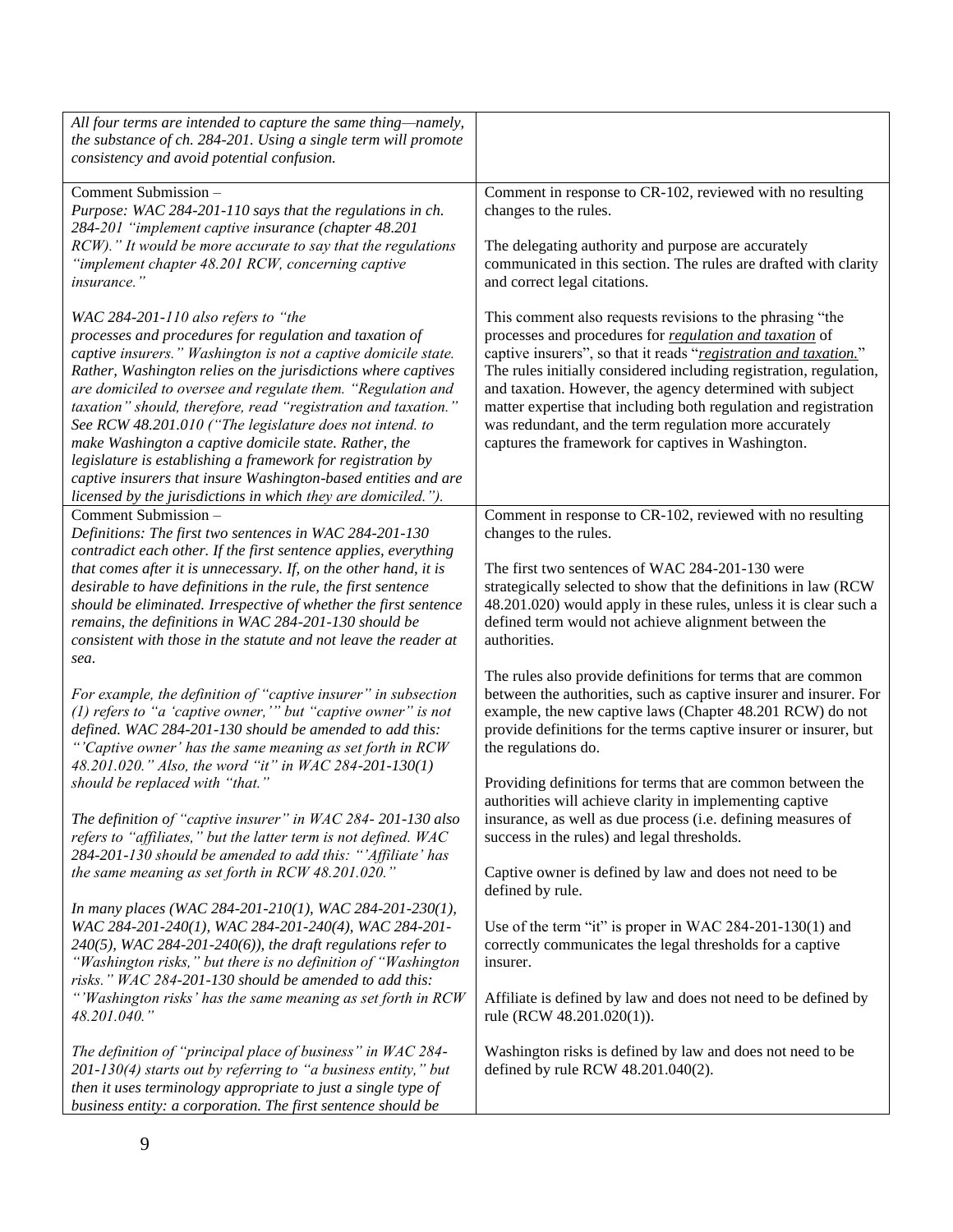| revised to read as follows: "'Principal place of business'<br>refers to the place where a business entity's managers direct,<br>control, and coordinate the entity's activities-i.e., its 'nerve<br>center,' which will typically be found at its headquarters." In<br>the next sentence, "the parent corporation" should read "a<br>parent corporation." | The definition for principal place of business refers to an<br>entity's management direct, control, and coordination, as well<br>as a corporation's activities. This language, along with the<br>example provided, clearly define what must be met by either an<br>entity or corporation to be considered a principal place of<br>business.<br>The term "a" that is used in place of "the" for the parent |
|-----------------------------------------------------------------------------------------------------------------------------------------------------------------------------------------------------------------------------------------------------------------------------------------------------------------------------------------------------------|-----------------------------------------------------------------------------------------------------------------------------------------------------------------------------------------------------------------------------------------------------------------------------------------------------------------------------------------------------------------------------------------------------------|
|                                                                                                                                                                                                                                                                                                                                                           | corporation in the last sentence of WAC 284-201-130(4) has<br>been drafted by design and applies accurately for the example<br>provided.                                                                                                                                                                                                                                                                  |
| Comment Submission -<br>Severability: The language of WAC 284-201-150 is a little<br>garbled. It should read as follows: "If any provision of this                                                                                                                                                                                                        | Comment in response to CR-102, reviewed with no resulting<br>changes to the rules.                                                                                                                                                                                                                                                                                                                        |
| chapter or its application to any person or circumstance is<br>held invalid, the remainder of the chapter or the application of<br>the provision to other persons and circumstances is not<br>affected." See Section 13 of Second Substitute Senate Bill<br>5315.                                                                                         | Comment reviewed with comparison of stakeholder draft to<br>Section 13 of 2SSB 5315. Here, the only difference is the<br>terminology "act" being used in Chapter 48.201 RCW, versus<br>"chapter" being used in WAC 284-201-150.                                                                                                                                                                           |
| Comment Submission -<br>Duration of registration: WAC 284-201-210(2) should be<br>revised by adding, at the end, "of the following year."                                                                                                                                                                                                                 | Comment in response to CR-102, reviewed with no resulting<br>changes to the rules.                                                                                                                                                                                                                                                                                                                        |
| Otherwise, a registration approved on June 28 will be valid for<br>just two days. There should not be any disincentive for an early<br>application or penalty for a prompt approval.                                                                                                                                                                      | The regulations are drafted to provide renewals must be<br>processed by June 30 (WAC 284-201-220 Renewal).                                                                                                                                                                                                                                                                                                |
| The words ", and this section" at the end of $WAC 284-201$ -<br>210(5) should be deleted. There are no eligibility requirements<br>in this section. (Compare the language in WAC 284-201-                                                                                                                                                                 | The regulations also contain information indicating that the<br>registration period is from the date the captive is approved by<br>the Commissioner, through June $30th$ (WAC 284-201-210(2)).                                                                                                                                                                                                            |
| 220(2).) A reader should not be distracted from examining ch.<br>48.201 RCW to learn what the eligibility requirements are.                                                                                                                                                                                                                               | There are provisions of compliance, timing, registration, and<br>renewal included in this section (WAC 284-201-210) and thus<br>deleting WAC 284-201-210(5) would not be proper.                                                                                                                                                                                                                          |
| Comment Submission -<br>Renewal: Using "its" consistently in WAC 284-201-220(1) will<br>promote clarity: "To maintain its registration with the                                                                                                                                                                                                           | Comment in response to CR-102, reviewed with no resulting<br>changes to the rules.                                                                                                                                                                                                                                                                                                                        |
| commissioner, a registered eligible captive insurer must renew<br>its certificate of registration annually by June 30th. If an<br>eligible captive insurer fails to properly renew its certificate                                                                                                                                                        | The comment alludes to including additional terms such as<br>"its" for clarity in WAC 284-201-220. However, the agency's<br>subject matter experts determined that spelling out these<br>provisions in detail best achieved clarity and due process, so<br>that captives or potential captives, can determine how to                                                                                      |
| In WAC 284-201-220(4), as in WAC 284-201-210(2), the<br>phrase "of the following year" should be added at the end.                                                                                                                                                                                                                                        | maintain registration and continuing qualifications.<br>The regulations have been drafted to apply clearly to<br>registration and renewal.                                                                                                                                                                                                                                                                |
|                                                                                                                                                                                                                                                                                                                                                           | The rule section location also includes section headers or titles<br>that detail either renewal or registration requirements.                                                                                                                                                                                                                                                                             |
|                                                                                                                                                                                                                                                                                                                                                           | The rules contain sufficient clarity for compliance without<br>adding "of the following year" to WAC 284-201-220(4) and<br>WAC 284-201-210(2).                                                                                                                                                                                                                                                            |
| Comment Submission -<br>Limitations: The limitations in WAC 284-201-230(1) apply<br>only in this state. These limitations are meant to avoid conflict<br>with other provisions of Washington law; they do not (and may<br>not) override federal law.                                                                                                      | Comment in response to CR-102, reviewed with no resulting<br>changes to the rules. Rules received earlier revisions for<br>clarifications in this area of insurance limitations. No further<br>revisions resulting from this comment.                                                                                                                                                                     |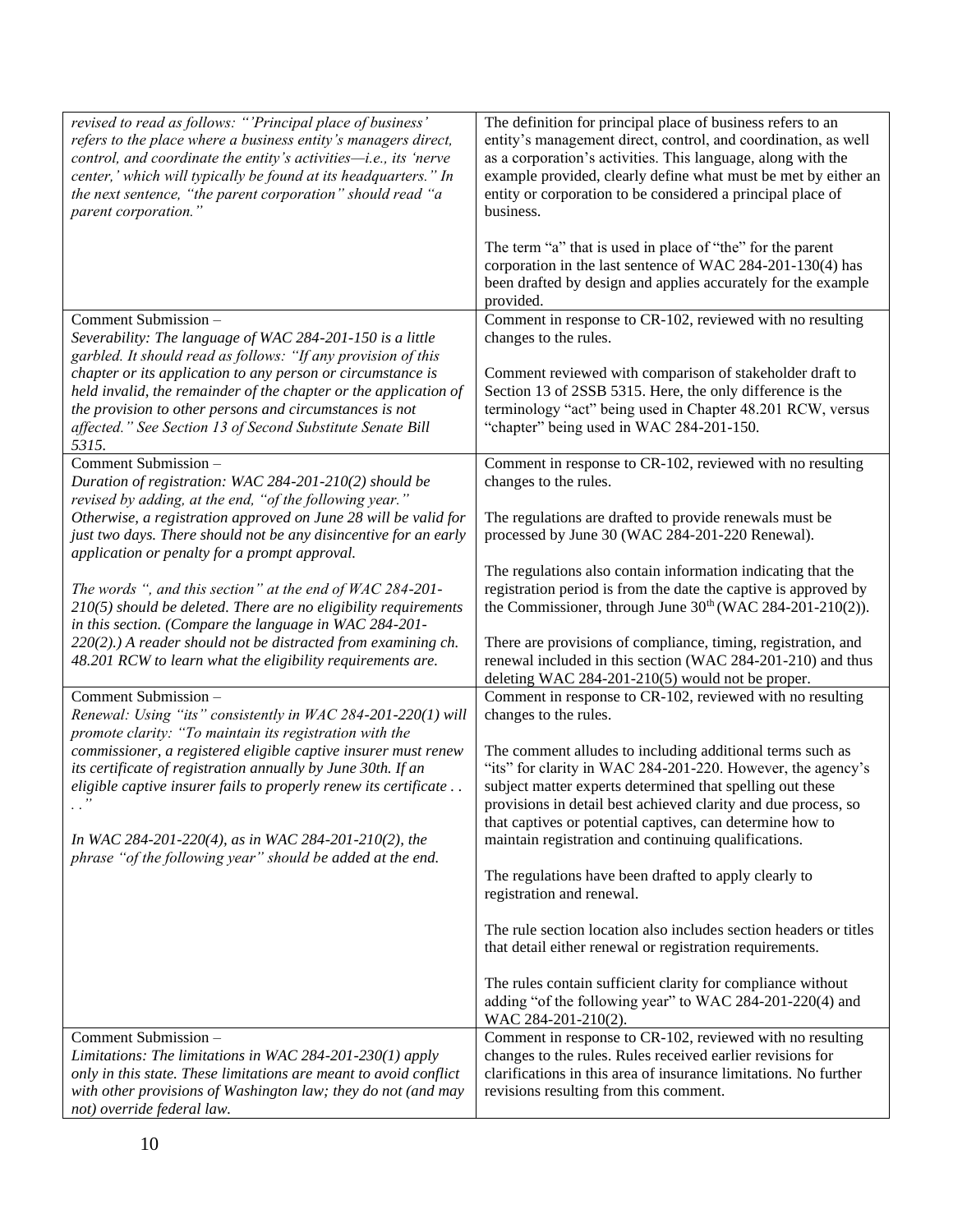| Subsection $(1)(a)$ should be clarified by adding, at the end, "in<br>Washington." In subsection $(1)(b)$ , the current text should be<br>replaced with the following: "A registered eligible captive<br>insurer may not provide direct coverage to workers for<br>Washington risks that are governed by Title 51 RCW, but it<br>may indemnify a self-insured employer for the employer's<br>liability to such workers. A registered eligible insurer may<br>provide direct coverage to workers for risks governed by<br>federal law if the registered eligible insurer is authorized by<br>federal law to provide such coverage." | This comment communicates concerns with the insurance<br>limitations placed on captive insurers.<br>The concern communicated in this comment alludes to the<br>goals of these regulations, in preventing registered eligible<br>captive insurers from providing direct coverage to workers for<br>Washington risks that are under Title 51 RCW.<br>However, a recent technical revision to the rules provides<br>additional clarity and information in this area of insurance<br>limitations. |
|------------------------------------------------------------------------------------------------------------------------------------------------------------------------------------------------------------------------------------------------------------------------------------------------------------------------------------------------------------------------------------------------------------------------------------------------------------------------------------------------------------------------------------------------------------------------------------------------------------------------------------|-----------------------------------------------------------------------------------------------------------------------------------------------------------------------------------------------------------------------------------------------------------------------------------------------------------------------------------------------------------------------------------------------------------------------------------------------------------------------------------------------|
|                                                                                                                                                                                                                                                                                                                                                                                                                                                                                                                                                                                                                                    | (b) A registered eligible captive insurer may not provide<br>workers' compensation coverage subject to Title 51 RCW that<br>directly covers the worker. A registered eligible captive insurer<br>may indemnify a self-insured employer for their state workers'<br>compensation liability.                                                                                                                                                                                                    |
| Comment Submission -<br>Taxes: In WAC 284-201-240(4) and (5), "form" should<br>replace "method."                                                                                                                                                                                                                                                                                                                                                                                                                                                                                                                                   | Comment in response to CR-102, reviewed with no resulting<br>changes to the rules.                                                                                                                                                                                                                                                                                                                                                                                                            |
| The first sentence of WAC 284-201-240(5) does not provide an<br>end date and does not address captives consistently. It should<br>be rewritten as follows: "Eligible captive insurers that insured<br>Washington risk for any period between January 1, 2011, and<br>January 1, 2021, must remit a two percent tax on premiums for<br>insurance directly procured by and provided to their parents or<br>other affiliates for Washington risks, if not previously remitted                                                                                                                                                         | The agency selected the term 'method' over the word 'form' as<br>the term best describes the process that will be used for captive<br>insurance tax processing.<br>The comment requests an end date which is not contained in<br>the new laws and is not possible to promulgate via rulemaking.                                                                                                                                                                                               |
| to the commissioner."<br>Comment Submission -                                                                                                                                                                                                                                                                                                                                                                                                                                                                                                                                                                                      | Comment in response to CR-102, reviewed with no resulting                                                                                                                                                                                                                                                                                                                                                                                                                                     |
| Administration: WAC 284-201-250(2)(d) should be<br>streamlined and clarified as follows: "The commissioner may<br>deny the registration or renewal of registration of a captive<br>insurer that fails to meet the requirements in RCW 48.201.020<br>and 48.201.030 and this chapter."                                                                                                                                                                                                                                                                                                                                              | changes to the rules.<br>The comment requests for streamlined revisions, which would<br>eliminate language indicating the Commissioner's<br>determination. The revisions would also include changing the<br>term demonstrate to meet.<br>The current rules adequately and accurately communicate the<br>appropriate decisionmaker, as well as the legal thresholds                                                                                                                            |
| Comment Submission -                                                                                                                                                                                                                                                                                                                                                                                                                                                                                                                                                                                                               | required in such determinations.<br>Comment in response to CR-102, reviewed with no resulting                                                                                                                                                                                                                                                                                                                                                                                                 |
| Adjudicative proceedings. WAC 284-201-300(2) should be<br>clarified by restating the concluding words as follows: "<br>are contained in WAC 284-02-270 and in chapters 48.04 and<br>34.05 RCW."                                                                                                                                                                                                                                                                                                                                                                                                                                    | changes to the rules.<br>The rules outline which authorities will apply for adjudicative<br>proceedings, including correct legal citations and accurate<br>authorities.                                                                                                                                                                                                                                                                                                                       |
| Comment Submission -<br>The NRRA limits the authority to regulate the placement of<br>nonadmitted insurance to the insured's home state. Since<br>Washington will not be a domiciliary state for captives, this<br>would mean captives would only be subject to their home<br>state's authorities/regulations. The commenter has taken issue<br>with proposed rules in WAC 284-201-130(2) and WAC 284-<br>$201 - 250(2)(b)$ .                                                                                                                                                                                                      | Comment in response to CR-102, reviewed with no resulting<br>changes to the rules.<br>WAC 284-201-130(2) – Defines eligible captive insurer, as<br>having the same meaning as set forth in Chapter 48.201 RCW.<br>WAC 284-201-250(2)(b) – Establishes that captives who are<br>not eligible for registration, but have insured risks in<br>Washington, will be subject to the authorities for unauthorized<br>insurers (RCW 48.15.020).                                                       |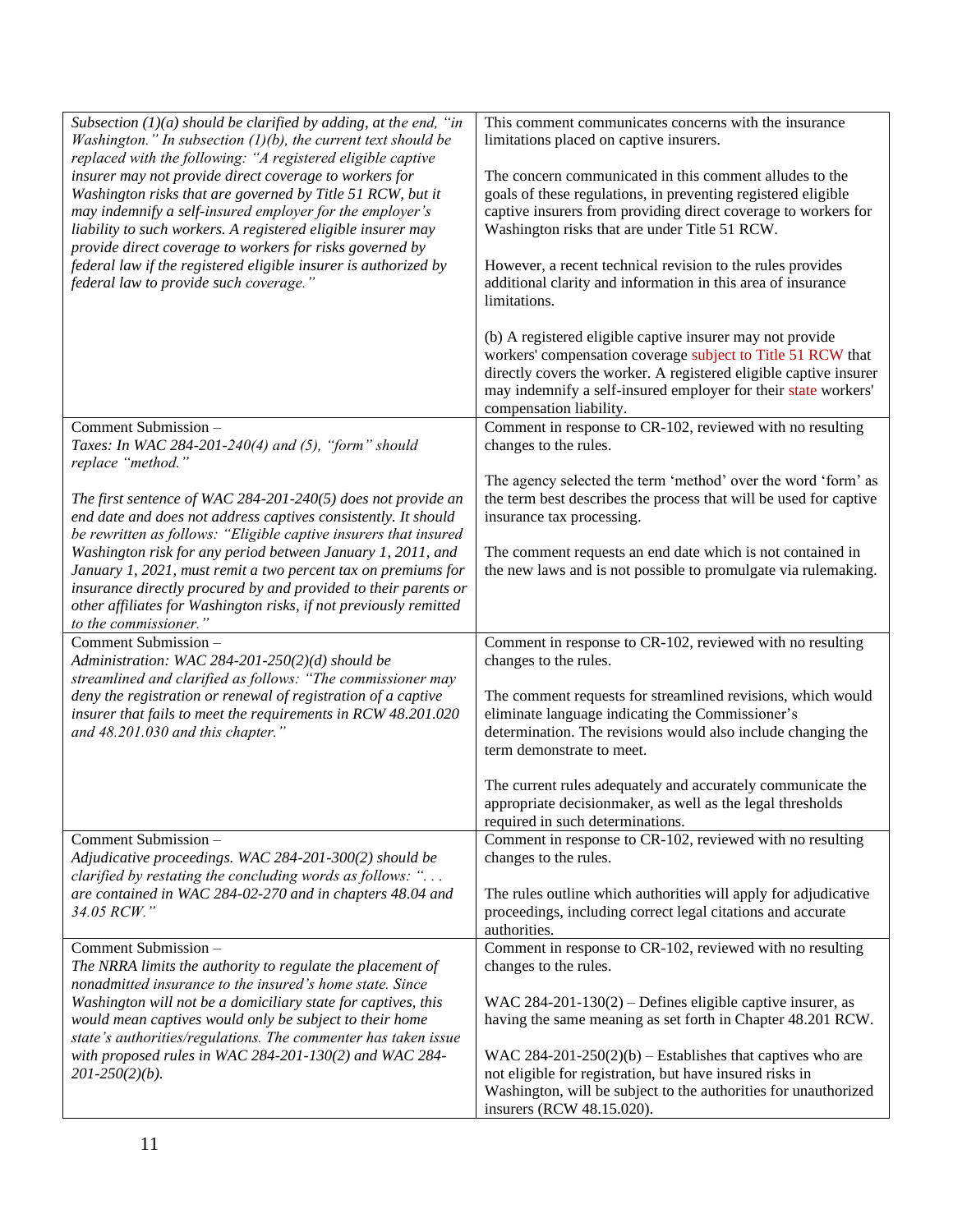|                                                                                                                        | These captive provisions are provided by law. The commenter<br>has requested changes that would take legislation to<br>accomplish.                                                                                                                                         |
|------------------------------------------------------------------------------------------------------------------------|----------------------------------------------------------------------------------------------------------------------------------------------------------------------------------------------------------------------------------------------------------------------------|
|                                                                                                                        | The legislative history suggests that the NRRA was not<br>intended to apply to captives and states are taking differing<br>positions in interpreting/implementing the NRRA with captive<br>insurance.                                                                      |
|                                                                                                                        | Washington's nonadmitted insurance tax law is to tax only<br>Washington State situated risks insured by captives licensed<br>outside of the state. Washington State imposes the taxes not on<br>the insureds, but on the captive insurers, who insure<br>Washington risks. |
| Comment Submission -                                                                                                   | Comment in response to CR-102, reviewed with no resulting                                                                                                                                                                                                                  |
| The proposed rules would be prohibited by the precedent                                                                | changes to the rules.                                                                                                                                                                                                                                                      |
| established by the Todd Shipyards case. This case established<br>legal thresholds for taxing insurance transactions by | Washington's captive laws have been drafted to establish                                                                                                                                                                                                                   |
| determining the defining measure of success for requisite                                                              | sufficient minimum contacts with the state, so as to allow                                                                                                                                                                                                                 |
| minimum contacts with taxing states in insurance transactions.                                                         | taxation under the precedent of the Todd Shipyards case. The                                                                                                                                                                                                               |
| The Supreme Court held that the insurance transactions in this                                                         | laws have been drafted to achieve additional contacts with the                                                                                                                                                                                                             |
| case took place entirely outside of Texas, and since the insurer                                                       | state that were not present in the Todd Shipyards case. For                                                                                                                                                                                                                |
| had neither an office nor an agent in Texas, there were not                                                            | example, an eligible captive insurer must have one or more of                                                                                                                                                                                                              |
| sufficient contacts with the state to justify taxation.                                                                | its insured with their principal place of business in Washington<br>$(RCW 48.201.020(5)(c))$ .                                                                                                                                                                             |
| Comment communicates that there are no objections with the                                                             | Comment in response to CR-102, reviewed with no resulting                                                                                                                                                                                                                  |
| proposed rules, and an understanding of the exemption under                                                            | changes to the rules.                                                                                                                                                                                                                                                      |
| law, preventing taxes on premiums from being imposed on or                                                             |                                                                                                                                                                                                                                                                            |
| collected from an eligible captive insurer affiliated with a                                                           |                                                                                                                                                                                                                                                                            |
| public institution of higher education.                                                                                |                                                                                                                                                                                                                                                                            |

The OIC has carefully considered all comments and feedback received, and believes the current version of the proposed regulations contained in the attached filing documents will best implement Chapter 48.201 RCW, Captive Insurance, for all affected parties.

### **Section 6: Implementation Plan**

#### **A. Implementation and enforcement of the rule.**

After the permanent rule is filed and adopted with the Office of the Code Reviser:

- Policy staff will distribute copies of the final rule and the Concise Explanatory Statement to all interested parties through the State's Gov Delivery email system.
- • The CR-103 documents and adopted permanent rule will be posted on the Office of the Insurance Commissioner's website.
- Company Licensing will engage in implementation related to registering captive insurers. Fiscal will be involved in implementation efforts for taxation requirements related to captive insurers. Legal Affairs will enforce the resulting captive insurance regulations.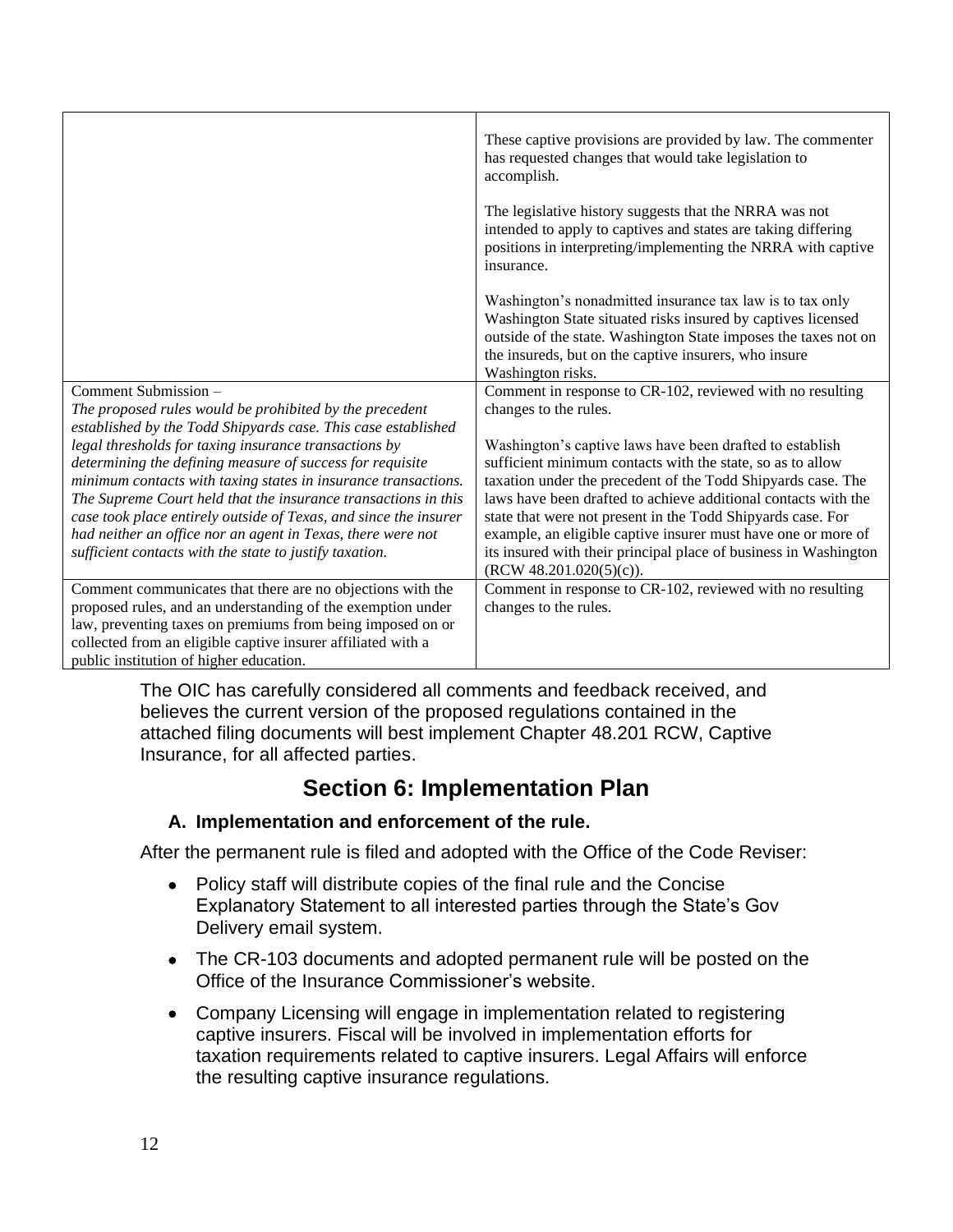**B. How the Agency intends to inform and educate affected persons about the rule.** 

| <b>Type of Inquiry</b>     | <b>Division</b>                              |
|----------------------------|----------------------------------------------|
| <b>Consumer assistance</b> | <b>Consumer Advocacy</b>                     |
| <b>Taxes</b>               | Operations                                   |
| <b>Rule content</b>        | Policy                                       |
| <b>Authority for rules</b> | Policy                                       |
| <b>Enforcement of rule</b> | <b>Company Supervision and Legal Affairs</b> |
| <b>Market Compliance</b>   | <b>Company Supervision</b>                   |

- ➢ **Unable to locate answers – Connect with Us - use this link [\(https://www.insurance.wa.gov/connect-us\)](https://www.insurance.wa.gov/connect-us).**
- **C. How the Agency intends to promote and assist voluntary compliance for this rule.**

The agency will provide instructions, guidance, and customer service to captive insurers and all affected parties.

#### **D. How the Agency intends to evaluate whether the rule achieves the purpose for which it was adopted.**

The agency will monitor eligible captive insurers to ensure statutory and regulatory duties related to registration are either met by insurers or are enforced by the Office of the Insurance Commissioner. The agency is able to query data related to eligible captive insurers and captive insurer registrations, to determine the rate of compliance. The agency will also review any feedback received from stakeholders, including consumers or insurers, on compliance with the new rules.